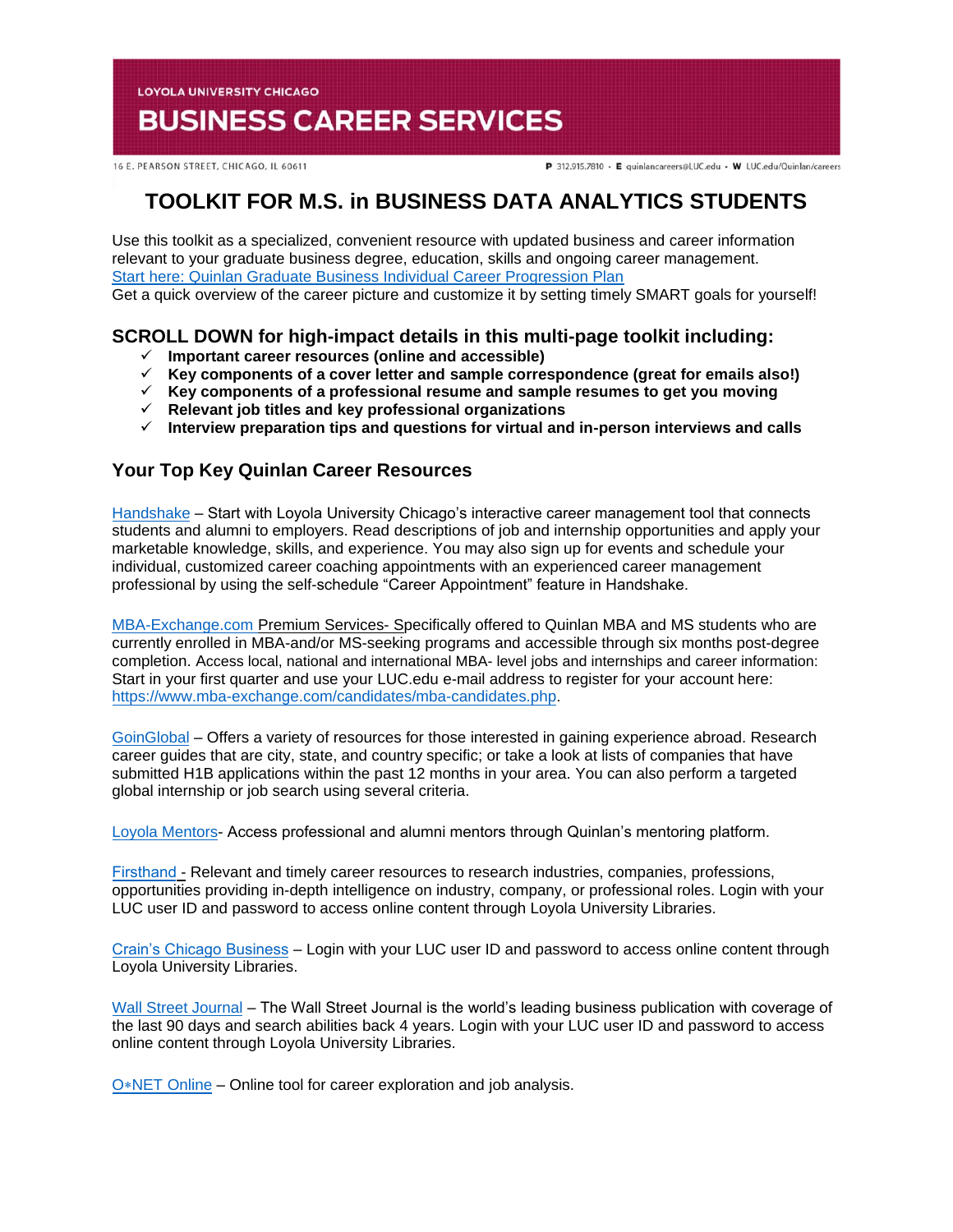## **Key Components of a Cover Letter**

A cover letter is your customized written introduction of yourself relevant to your job search interests (it may also be a digital email message) and it may be read before, and/or after, you and/or your resume has received a hiring professional's attention. The cover letter is concise and should complement the resume by specifically highlighting your qualifications and experience relevant to why you are a match for the specific position and company/opportunity.

Be particularly responsive to the job or internship description requirements.

Your cover letter may also be read and re-read before, during and after your interview(s) by a number of individuals involved in the selection and hiring process.

Also, you may type the key components of a cover letter, into an email message body and attach a resume PDF, as mentioned in the cover letter/email message.

#### **Visit [here](https://www.luc.edu/media/lucedu/quinlan-businesscareerservices/Cover%20Letter%20Guidelines.pdf) for the Business Career Services cover letter guide.**

#### **From the top:**

**Your Heading:** This usually includes your first and last name (middle initial optional). Your mailing address, city, state and zip code serves as the mailing address included in business letters. You may also format it similar to the heading on your resume.

**Full Date:** (Month, Date, Year) This is important as cover letters are not time stamped like email messages.

**Employer's heading**: This includes Employer's/Recruiter's name (if known\*) Employer's Title, Name of Company/Organization, Street Address, City, State, Zip Code

**Salutation**: Dear Mr./Ms./Dr. (Last name of contact):

or

Dear Hiring Manager/Recruiter (\*If the last name of the contact is unknown): (Do not write: To Whom It May Concern)

**Paragraph 1:** Address your specific reason for writing to the individual/company as it relates to the employer's hiring or talent needs. Distinguish yourself in the first paragraph to give them some context: *As a Master of Science in Business Data Analytics student at Quinlan School of Business with 2+ years of business analytics experience …*

**Paragraph 2 and 3: Describe how your skills, knowledge and experience and other attributes** qualify you for the position and demonstrate that you are well-suited for the opportunity. Indicate confidence that you will excel in the role and be an asset to the organization/employer.

**Paragraph 4:** Show gratitude and mention follow-up or next steps in closing and ending the letter

**Signature**: Sincerely, Full first and last name Signature as appropriate

If resume is attached or enclosed: mention this.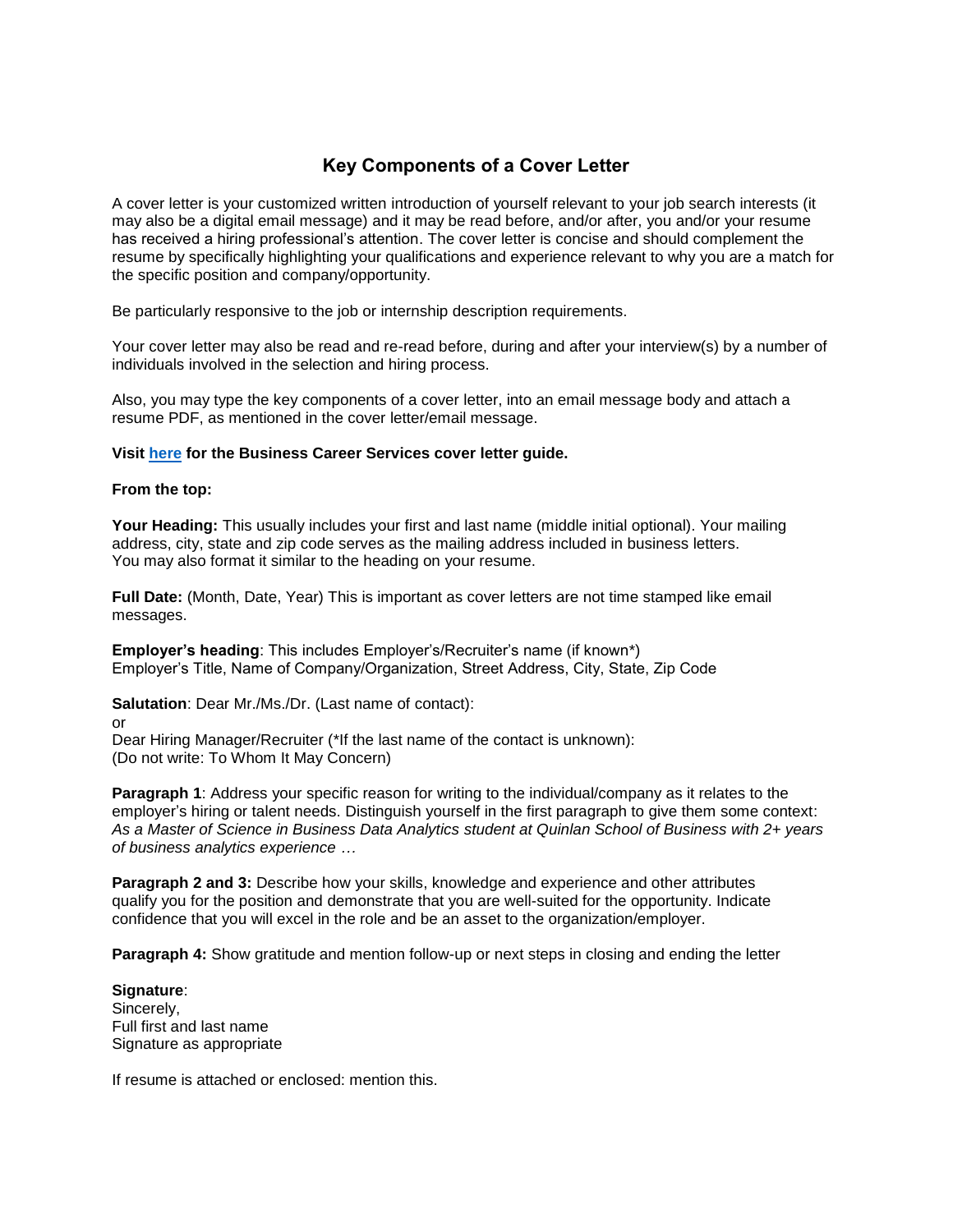#### **Sample Cover Letter**

Mario D. Business 1000 N. State Street Chicago, IL 60610

February 1, 2020

Ms. Samantha Hanson Data Analytics Manager XXX Firm, LLP 122 N. State Street, #3000 Chicago, IL 60603

Dear Ms. Hanson,

It was a pleasure to meet you at the recent Data Analytics Seminar hosted at Loyola University Chicago Quinlan School of Business. I appreciated your insightful remarks about data decision science and future career opportunities at your firm. I am also writing to express my strong interest in the Data Analytics Senior Associate role. I am confident that my strong analytical and leadership skills will enable me to add value to your Data Science team and clients.

Currently, I am pursuing a Master of Science in Business Data Analytics which I expect to complete in May 2020. I offer in-depth experience in analyzing big data, applying statistical models, and addressing practical business applications using tools such as Python, R, SAS, Tableau and SQL to develop solutions and key insights relevant to client service, consulting, and building innovative solutions.

I have a track record for taking initiative and demonstrating strong leadership skills as evidenced by my success in creating a new special interest group and growing membership of the Data Science Association organization from twenty to forty students, while enhancing collaboration with business school professors and practitioners and researchers. I also pitched a new Business Data Competition and created an inaugural and successful event that was recognized by faculty and thought leaders in the field.

Thank you in advance for your thoughtful consideration of my qualifications. I have attached my resume and welcome the opportunity to talk with you further or schedule an in-person interview at your convenience.

Sincerely, Mario D. Business [Signature]

312-888-2322 [mbusiness@luc.edu](mailto:mbusiness@luc.edu)

Enclosed: Resume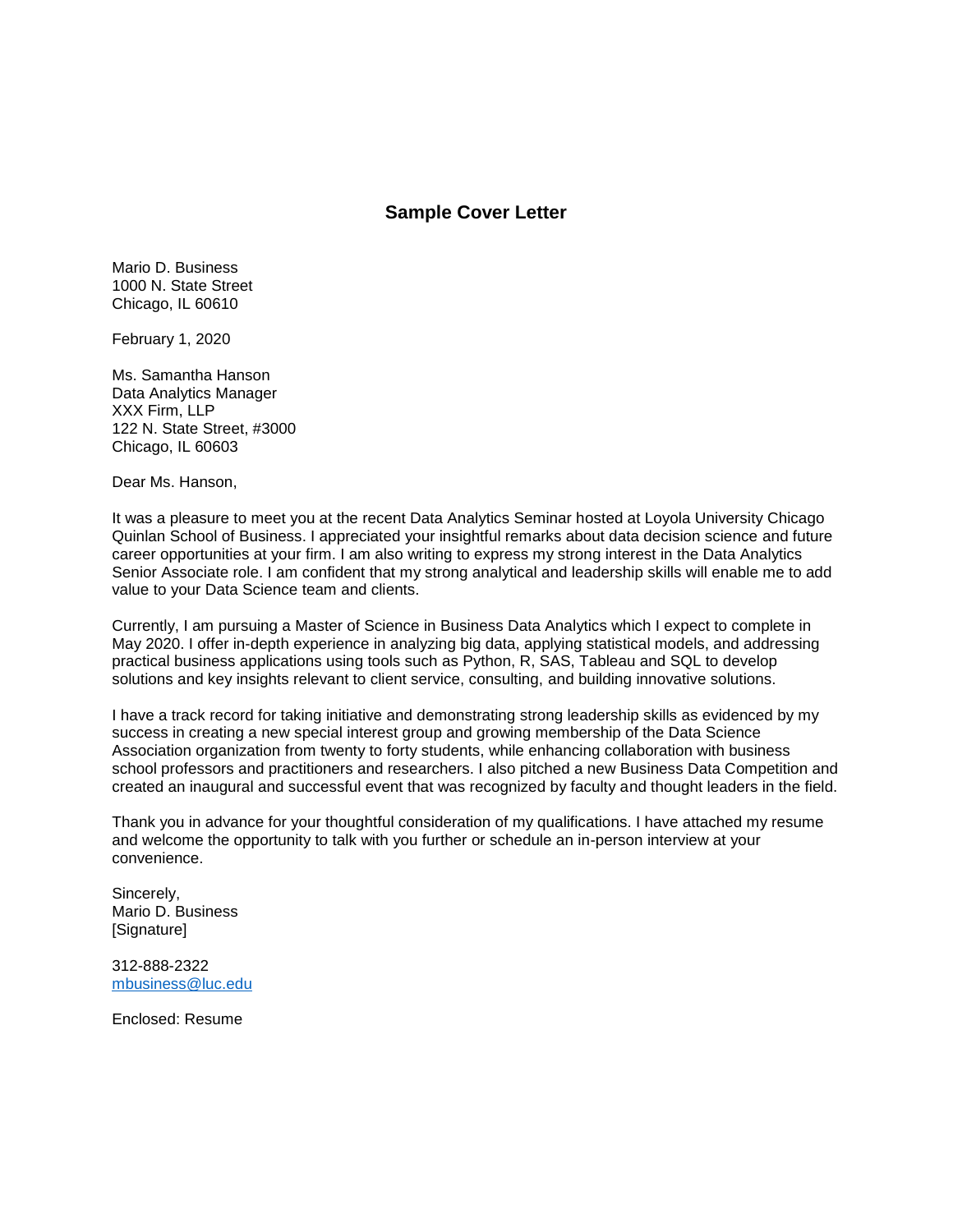## **Key Components of a Professional Resume**

**Heading:** This usually includes first and last name (middle initial optional). Your street address is not usually needed; city and state is often sufficient. Include one phone number and one email address, as this is required. LinkedIn URL is optional though frequently listed.

**Professional Profile or Professional Summary:** This can vary in length (2-4 lines) and format, however, aim to make it concise and demonstrative of the overall value you offer as a professional. You may include your unique strengths, skills, year of industry experience in a way that distinguishes you and matches you to the position/role you are seeking.

**Core Competencies or Skills:** These can be listed in bullet-pointed columns (usually 6-9).

**Education:** This is listed in reverse chronological order, so the master's degree/university is listed before your bachelor's degree and institution. Always include location, city, state, (country if it is international).

Example:

Loyola University Chicago, Quinlan School of Business Chicago, IL Chicago, IL Master of Science in Business Data Analytics **Expected Graduation Month, Year** 

- $\checkmark$  Include cumulative GPA if it is 3.5/4.0 or above
- $\checkmark$  List names of completed courses and/or courses in progress, though distinguish which they are

**Professional Experience:** Always include most relevant work and professional experience.

Example:

Name of the Organization **City** State, Country City, State, Country Job Title Start Month, Year – End Month, Year – End Month, Year – End Month, Year

- Include 3-6 bullet points that convey your challenges, achievements, and results
- Quantify and/or qualify results to offer specific, measurable and memorable accomplishments that convey the value to the organization

Follow this formula when writing bullet points: Action Verb  $+$  Task = Impact

- Reflect Challenge, Achievement, Result (CAR)
- Quantify and Qualify Results when appropriate

**Professional Affiliations/Associations:** It is encouraged to include.

Example:

American Analytics Association, Member 2016-Present

**Leadership:** It is encouraged to include.

**Community Service/Volunteerism:** It is encouraged to include.

**Awards and Recognition:** It is encouraged to include.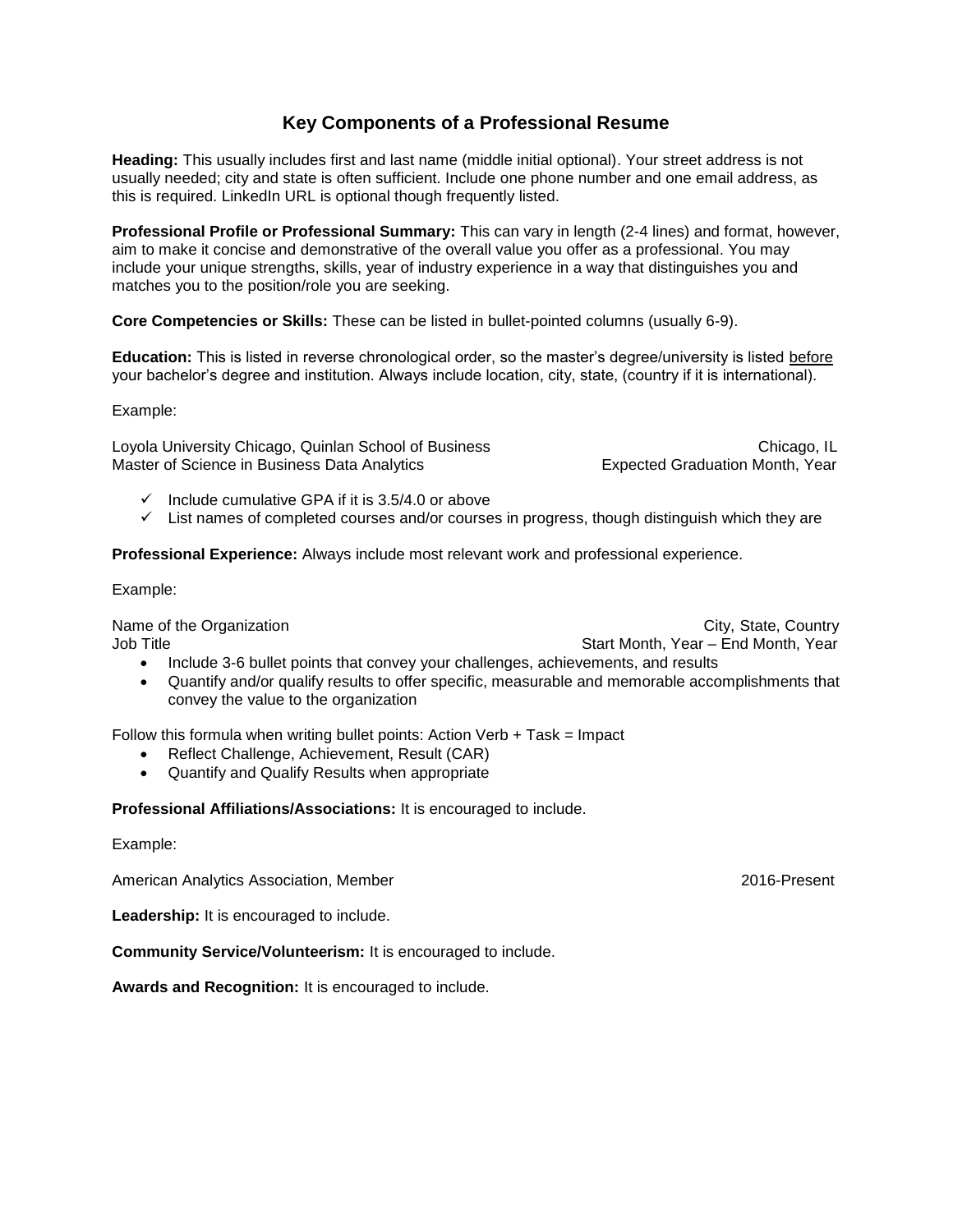### **Resume Design**

There is quite a bit of variability in resume design and format today, however, there are some basic guidelines shared by many recruiting and career professionals.

**Recommended fonts:** Arial, Georgia, Garamond, Helvetica, Calibri (10-12-point font size. Your name may be slightly larger than the rest of the content on the resume).

**Formatting and Readability:** Send as a PDF unless requested in another format. Name the document "Your Full Name\_Resume" or something similar.

One page is frequently considered appropriate for graduate students with 1-5 years of experience depending on your scope of experience and accomplishments. If the resume is more than 1 ½ pages, it may be better to condense it to one page unless it is a compelling, full, two pages of content.

Ensure all spacing is correct and leverage white space. Use only text as opposed to symbols or text boxes. Avoid using first person pronouns like "I", and "we".

**Customization:** Create a basic resume which reflects all your experience and then customize it each time you apply to a new role, by being responsive to the job description and requirements. Be sure to match key competencies, qualification, skills, or company values listed in the job description to which you are applying.

**After you create an updated draft of your resume, login to [Handshake](https://luc.joinhandshake.com/) to schedule a personalized resume review appointment. During your appointment you will receive strategic resume customization recommendations that will be based on your unique career goals from your Graduate Career Coach.**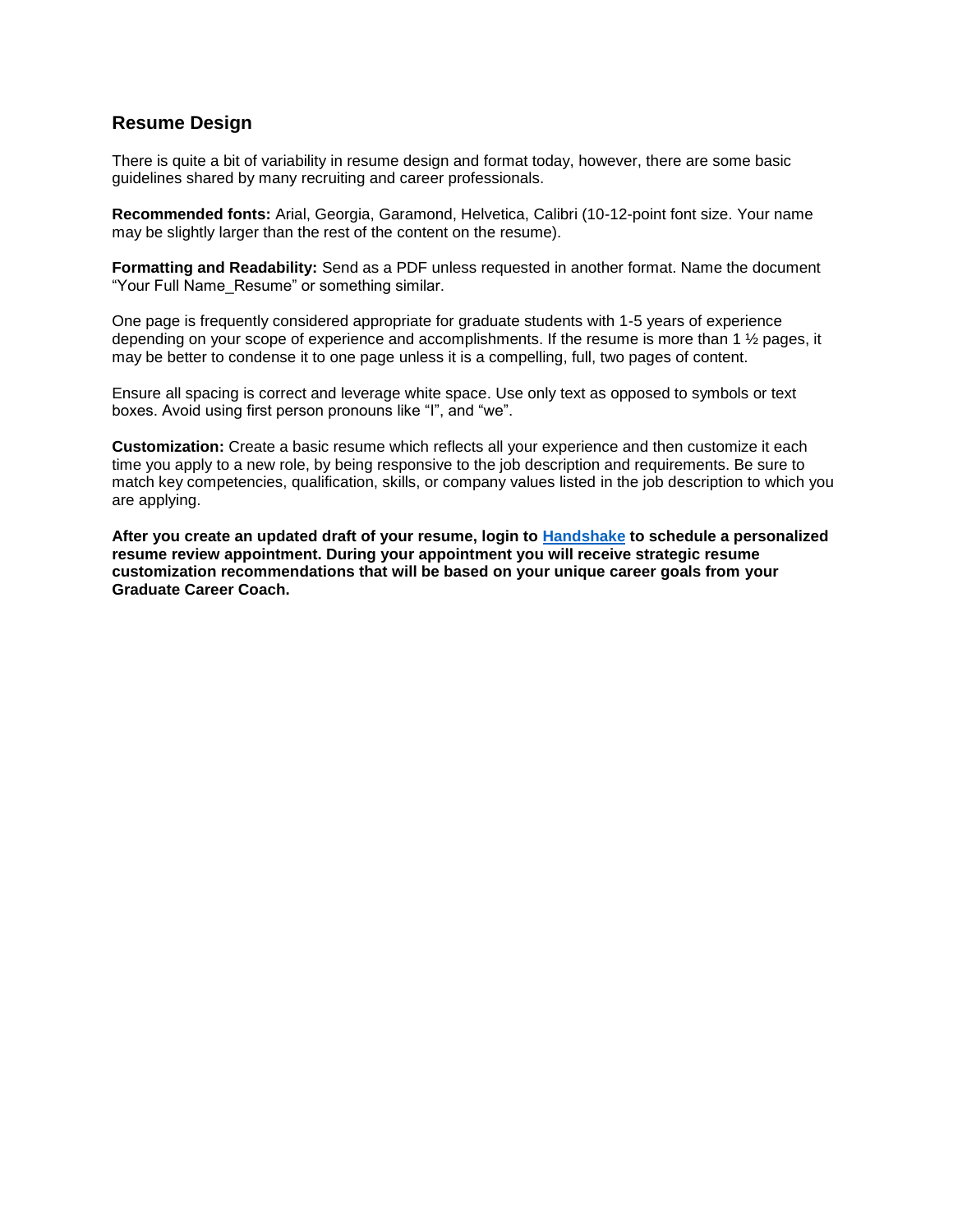#### **MARIO B. BUSINESS**

Chicago, IL | [mbusiness@luc.edu](mailto:mbusiness@luc.edu) | 312-888-2322 | LinkedIn URL

**PROFESSIONAL PROFILE:** Quantitatively-oriented business professional pursuing M.S. Business Data Analytics with 3+ years of experience in client service roles in fast-paced business enterprises. Strengths include information systems knowledge and proficiency in leveraging data visualization software to inform and communicate strategic business decisions.

#### **CORE COMPETENCIES:**

Analyzing Big Data • Statistical Models • Practical Business Application • Python • R • SAS• Tableau SQL • Client Service • Consulting • Building Solutions

#### **EDUCATION:**

**Loyola University Chicago, Quinlan Graduate School of Business Chicago, IL Chicago, IL Master of Science in Business Data Analytics <br>
Expected: May 2021** Cumulative GPA: 3.8/4.0 Completed courses include:

**Rutgers University, Rutgers Business School** Newark, NJ **Bachelor of Science in Finance, Minor in Spanish Month American Control Month, Year Month, Year Month, Year Month** 

#### **PROFESSIONAL EXPERIENCE:**

#### **Applied Health Systems Chicago, IL Applied Health Systems**

**Data Analyst Associate <b>Start Analyst Associate Start Month, Year-End Month, Year** 

- Created clean data sets, and applied statistical models and software to effectively analyze trends in admissions and discharges
- Identified weekend delays as reason for costly extra day stays which led to new process improvements that resulted in over 1.5 million savings for the health system in one year
- Coordinated and ensured team of 20 data analysts to create training modules and designed a new tracking system for managers to document compliance effectively which supported overall productivity and accreditation of organization
- Identified data irregularities and created project solutions for managers to consider and two were selected as top priorities for firm and resulted in receiving an award
- Provided timely reports to firm management and effectively monitored performance of security units which maximized operational efficiency

#### **ABO International Corporation** Chicago, IL

**Internship Internship Internship Start Month, Year-End Month, Year-**

- Assisted accountant with managing accounts payable, accounts receivable, reconciliations, making quarterly estimated tax payments and preparing tax returns
- Reported on variances in quarterly costing reports and monitored and recorded company performance metrics
- Performed bank reconciliation and assisted in generating budgets and forecasts on a quarterly basis

#### **PROFESSIONAL AFFILIATIONS:**

Data and Information Systems Association, Member 2016-1001 2016-Present Rambler Investment Fund 2019-Present Society for Data Management, Chicago Chapter 2018-70 2018-Present